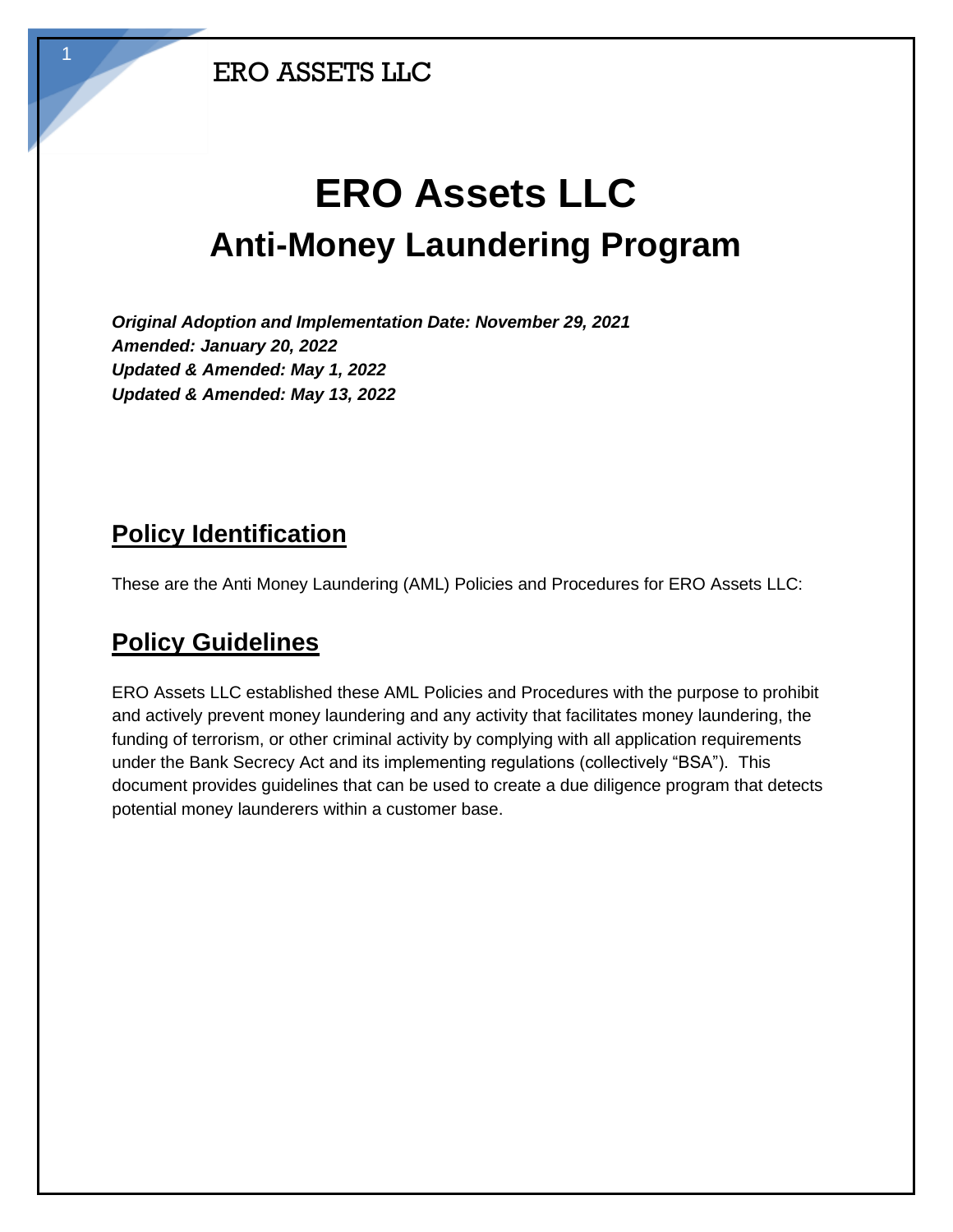#### **Applicability and Scope**

Under the BSA, a Money Services Business ("MSB"), as defined by 31 C.F.R. § 1010.100(ff) is a person engaged in the business as a money transmitter.

On March 18, 2013, FinCEN issued FIN-2013-G001 and provided guidance on how it will apply its rules to the use of virtual currencies. It stated that any individual that exchanges real currency<sup>1</sup> for virtual currency is providing money transmitter services. See FinCEN Guidance Letter FIN-2013-G001 at https://www.fincen.gov/sites/default/files/shared/FIN-2014-R001.pdf.

ERO Assets LLC operates Cryptocurrency ATMs located in the State of Florida that allow customers to exchange cash for Cryptocurrency ("Cryptocurrency ATM"). By providing this service, ERO Assets LLC is a money transmitter as defined under FIN-2013-G001 and, therefore, an MSB under 31 C.F.R. § 1010.100(ff).

1 FinCEN defines real currency as "the coin and paper money of the United States or of any other country that (i) is designated as legal tender and (ii) circulates and (iii) is customarily used and accepted as a medium of exchange in the country of issuance."

### **MSB Registration Requirement**

Under 31 C.F.R. § 1022.380, an MSB must register with FinCEN within 180 days after the business is established and must renew registration every two years.

As part of registration, an MSB must provide the following information:

- **registrant details** (e.g., business's name, contact information, tax identification number, and the contact information of the compliance officer);
- **who is the owner or controlling person of the MSB**;
- **what are the MSB's services and products**;
- **what bank relationship has the MSB established**;

An MSB must retain a copy of the submitted registration form and the assigned registration number. If any of the information provided for registration changes, an MSB must amend its registration with FinCEN.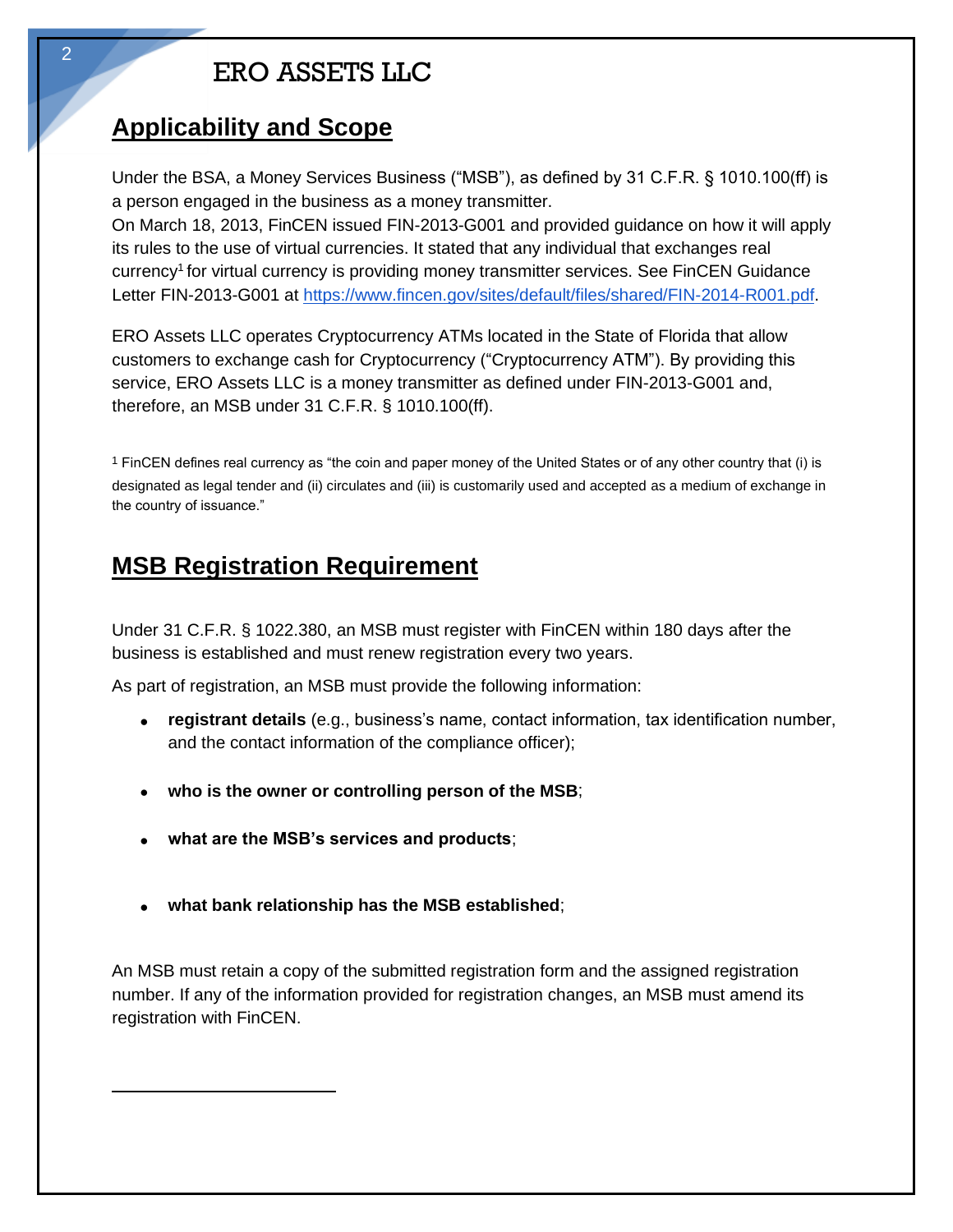### **Anti-Money Laundering Requirement**

Under 31 C.F.R. § 1022.210, an MSB is required to establish an effect AML program commensurate with the risks posed by the MSB's operations. The AML program must include the following four elements.

1. The AML program must be in writing and include policies and procedures to (i) verify customer identification, (ii) file necessary reports, (iii) create and maintain records, and (iv) respond to law enforcement requests.

2. The MSB must designate a person (compliance officer) to assure day to day compliance with the AML program.

3. The MSB must provide education and training to appropriate personnel concerning their AML responsibilities.

4. The MSB must conduct an independent review of its AML program.

In addition, the AML program must be in place within 90 days after the MSB is established.

### **Roles and Responsibilities**

The following section outlines the roles and responsibilities applicable to ERO Assets LLC's compliance with the Bank Secrecy Act (BSA).

# **Compliance Officer**

The ERO Assets LLC Compliance Officer is vested with full responsibility and authority to enforce ERO Assets LLC's AML Policies and procedures, and is responsible for ensuring that:

1. the AML program is developed and implemented effectively, including monitoring compliance with ERO Assets LLC agents with their obligations under the program;

2. the AML program is updated as necessary;

3. ERO Assets LLC provides ongoing training of appropriate persons concerning their responsibilities under the AML program; and

4. ERO Assets LLC uses independent testing to monitor and maintain the AML program.

The duties of Compliance Officer will include:

- 1. monitoring ERO Assets LLC s compliance with the AML Policies and Procedures;
- 2. overseeing training for employees;
- 3. ensuring that ERO Assets LLC maintains all of the required AML records; and

4. be responsible for the analysis and disposition of any attempted or completed transactions that: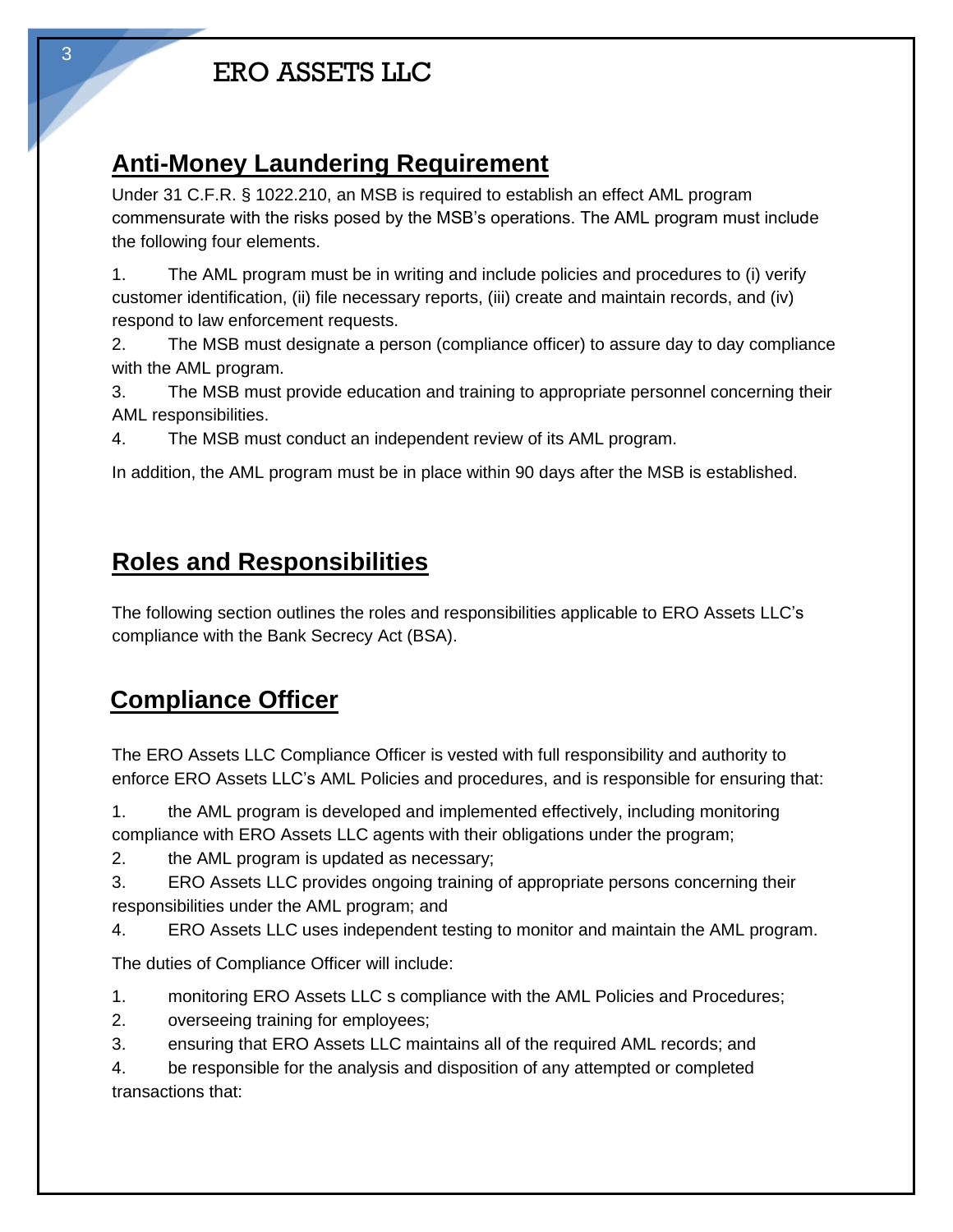- a. raise money laundering or terrorist financing concerns;
- b. may require filing a SAR-MSB; and
- c. raise an obligation to file a report to governmental officials or law enforcement.

The Compliance Officer is responsible for providing ERO Assets LLC with interpretations of the requirements of the AML Policies and Procedures, and for resolving conflicts that arise.

### **Employees**

4

ERO Assets LLC's employees are responsible for participating in the AML Policies and Procedures training provided in connection with the AML Policies and Procedures. In connection with their duties, employees will thoroughly consider whether attempted or completed transactions trigger scrutiny under the AML Policies and Procedures and escalate all instances to the Compliance Officer within one business day.

### **Anti-Money Laundering Requirements**

As discussed in the following sections, ERO Assets LLC is required to:

- 1. designate a Compliance Officer for the purposes of the AML Policies and Procedures.
- 2. develop and implement a written anti-money laundering program that is reasonably designed to prevent ERO Assets LLC from being used to facilitate money laundering or the financing of terrorist activities
- 3. engage in monitoring, testing, and training relating to the AML Policies and Procedures
- 4. regularly update the programs associated with the AML Policies and Procedures
- 5. file reports regarding certain transactions (e.g., involving currency in excess of \$10,000),
- 6. file reports of suspicious transactions, see SAR Program;
- 7. respond to information requests from FinCEN or law enforcement

8. take any other steps as required to establish and maintain compliance with the rules relating to MSBs.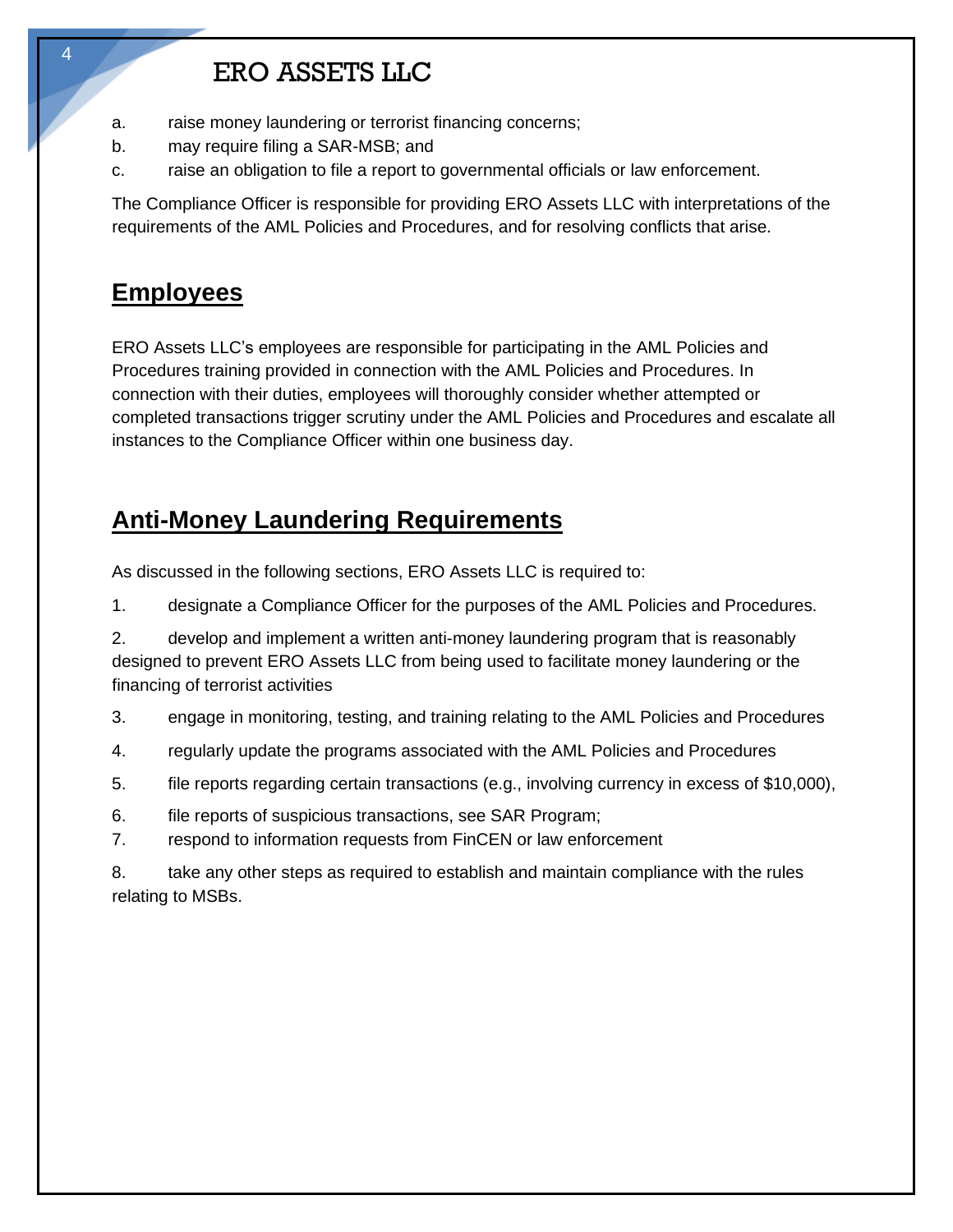### **Anti-Money Laundering Program**

ERO Assets LLC hereby establishes a written AML Program. Broadly speaking, the goals of the AML program are to:

1. assess the universe of transactions in which ERO Assets LLC engages;

2. develop an understanding of the attributes of the transactions in order to differentiate between routine, commonplace transactions in which ERO Assets LLC engages and unusual transactions that trigger scrutiny under the AML Policies and Procedures;

3. develop a culture and procedures within ERO Assets LLC to identify transactions that trigger scrutiny under the AML Policies and Procedures and escalate them to the Compliance Officer; and

4. adjust the AML Program to maintain compliance with evolving requirements.

### **Customer Identification Program**

Proper operation of the AML Program requires positive identification of all customers. For this reason, ERO Assets LLC is adopting the following Customer Identification Program as a component of the AML Program.

Prior to engaging in any transaction with a customer, ERO Assets LLC will obtain:

- 1. Customer Name
- 2. Phone Number (SMS Verification)
- 3. Cryptocurrency Wallet Address

**The aforementioned identification requirements are for any customers conducting transactions below \$1,000. These customers who provide only a name and an SMS verification are prohibited from conducting an aggregation of transactions in excess of \$999.99 per day and in excess \$2,999.99 per month.**

Customers conducting transactions in excess of \$999.99 (either single transaction or aggregated transactions) are required to provide the above noted identification as well as:

• Government Issued Photo Identification

**The aforementioned identification requirements are for any customers conducting transactions between \$1,000 and \$9,999.**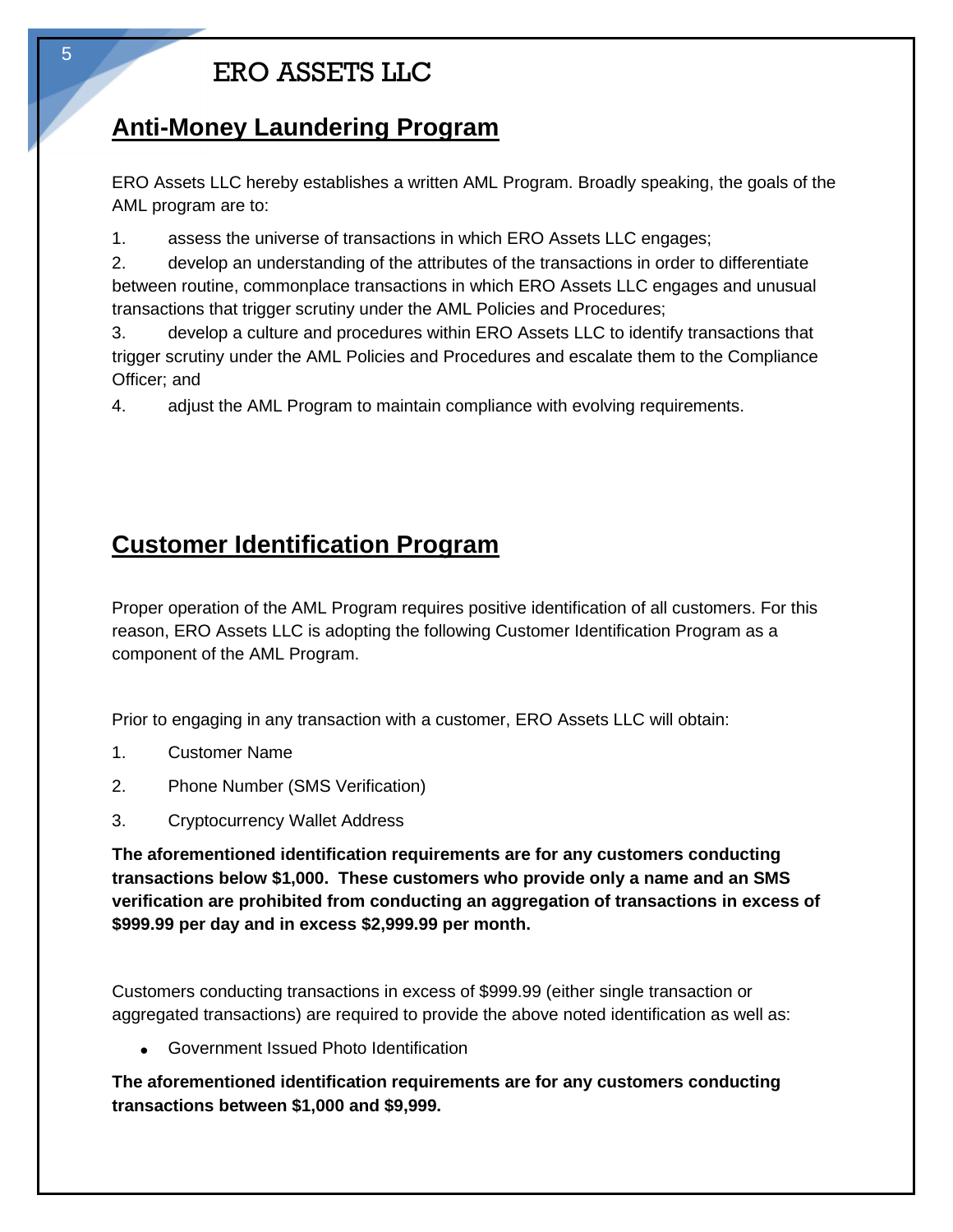Customers conducting transactions in excess of \$9,999.99 (either single transaction or aggregated transactions) are required to provide the above noted identification as well as:

• Social Security Number

Customers conducting transactions in excess of \$15,000 (either single transaction or aggregated transactions) are required to provide the above noted identification, social security number, as well as:

- Enhanced Due Diligence, of either the following:
	- o Source of Funds
	- o Receipt from Sale / Purchase which substantiates the large transaction amount

#### *All Identification is retained for the required 5-year documentation retention period.*

ERO Assets LLC will verify the identity of the customer during or within a reasonable time after the transaction is initiated. ERO Assets LLC may rely on documentary or non-documentary methods to verify customer identity. Documentary methods for an individual customer include review of unexpired government-issued photo identification, such as a driver's license or passport. For a corporation or other entity, ERO Assets LLC will review documents showing the existence of the entity, such as certified articles of incorporation, a government-issued business license, a partnership agreement, or trust instrument. Non-documentary methods may include (i) contacting a customer and (ii) independently verifying the customer's identity through the comparison of information provided by the customer with information obtained from a consumer reporting agency, public database, or other sources.

ERO Assets LLC's non-documentary procedures must address situations where:

- an individual is unable to present an unexpired government-issued photo identification;
- ERO Assets LLC is unfamiliar with the type of document presented;
- ERO Assets LLC performs a transaction without obtaining documents; and
- ERO Assets LLC is otherwise presented with circumstances that increase the risk that ERO Assets LLC will be unable to verify the true identity of a customer through documents.

ERO Assets LLC retains records relating to the Customer Identification Program and retains records of the customer's identity for at least five (5) years after the customer's last transaction.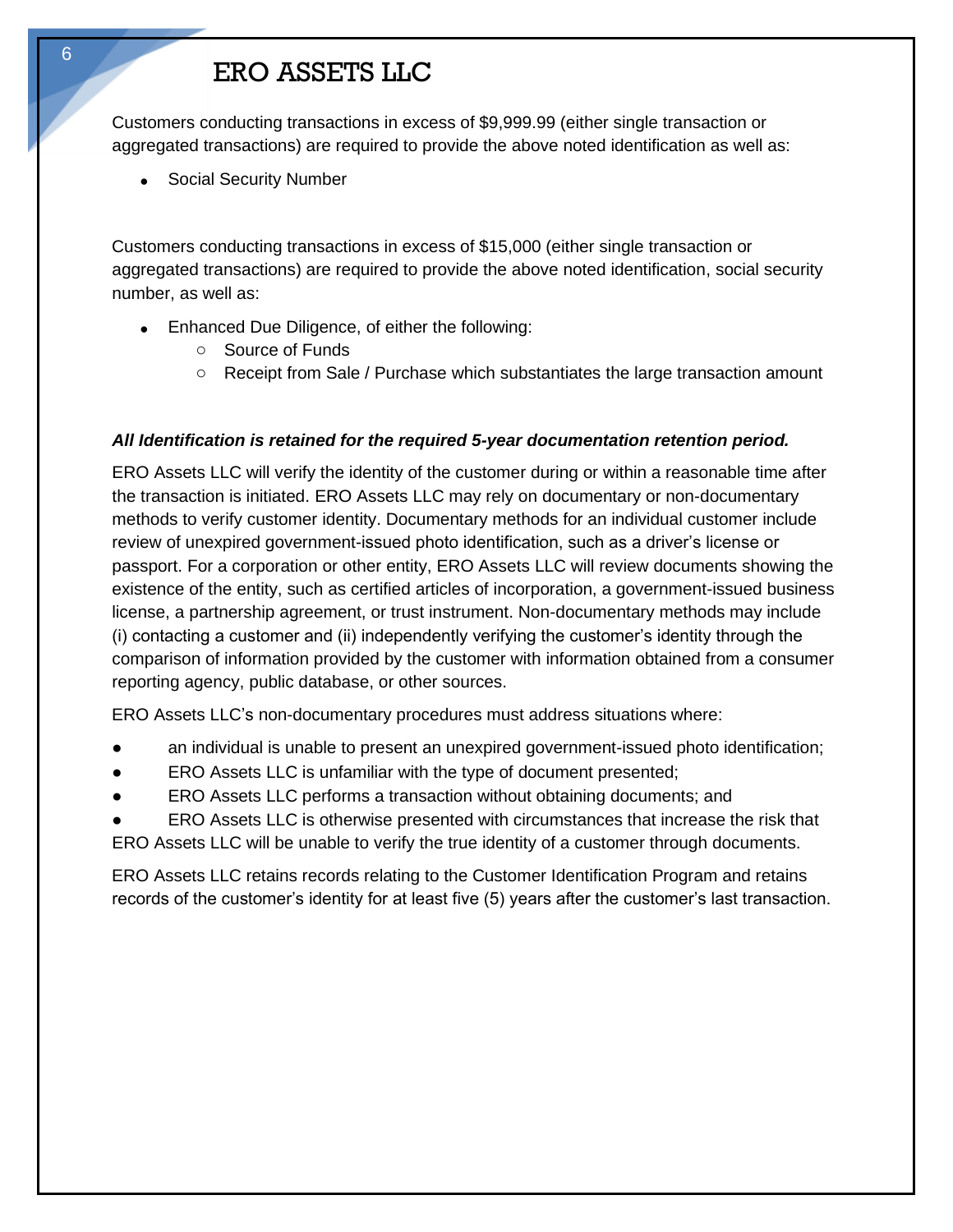#### **Customer Identification**

ERO Assets LLC will provide its customers and prospective customers with notice that ERO Assets LLC is requesting information to verify their identities. Such notice is adequate if it generally describes the identification requirements of the Customer Identification Program and provides the notice in a manner reasonably designed to ensure that a customer is able to view the notice, or is otherwise given notice, before completing a transaction.

For example, see the following sample notice:

#### **Important Information About Procedures for Using the Cryptocurrency ATM**

To help the government fight the funding of terrorism and money laundering activities, Federal law requires ERO Assets LLC's Cryptocurrency ATMs to obtain, verify, and record information that identifies each person who completes a transaction. To prevent potential scams the Cryptocurrency ATM machines are accompanied by a sign warning about scams and the irreversibility of Cryptocurrency transactions.

#### **Customer Due Diligence Program**

Proper operation of the AML Program requires development of means to predict, based on information available to ERO Assets LLC, the types of transaction in which a customer is likely to engage. For this reason, ERO Assets LLC adopted a Customer Due Diligence Program as a component of the AML Program. In this context, Customer Due Diligence entails monitoring ERO Assets LLC's customers to detect and report unusual transactions. ERO Assets LLC uses the information gathered in the Customer Identification Program and associated with each transaction to develop a model of normal and expected activity for the customer's occupation or business operations. Transaction outside of the expected activities may trigger scrutiny under the AML Policies and Procedures and open opportunities to refine ERO Assets LLC's customer behavior expectations.

ERO Assets LLC differentiates between low-risk and high-risk customers with regard to money laundering, terrorist funding, fraud, or other legal risk. High-risk customers are those who, based on ERO Assets LLC's experience and analysis, present an elevated risk of association with terrorist financing, money laundering, fraud, or other illegal activities. Attributions of high-risk customers could include recent immigration to the United States, self-employment, irregular income, undocumented alien status, unusual patterns of cash transactions, or residence in a High Intensity Drug Trafficking Area ("HIDTA") or High Intensity Financial Crimes Area ("HIFCA"). High-risk customers will be monitored frequently for changes in their circumstances.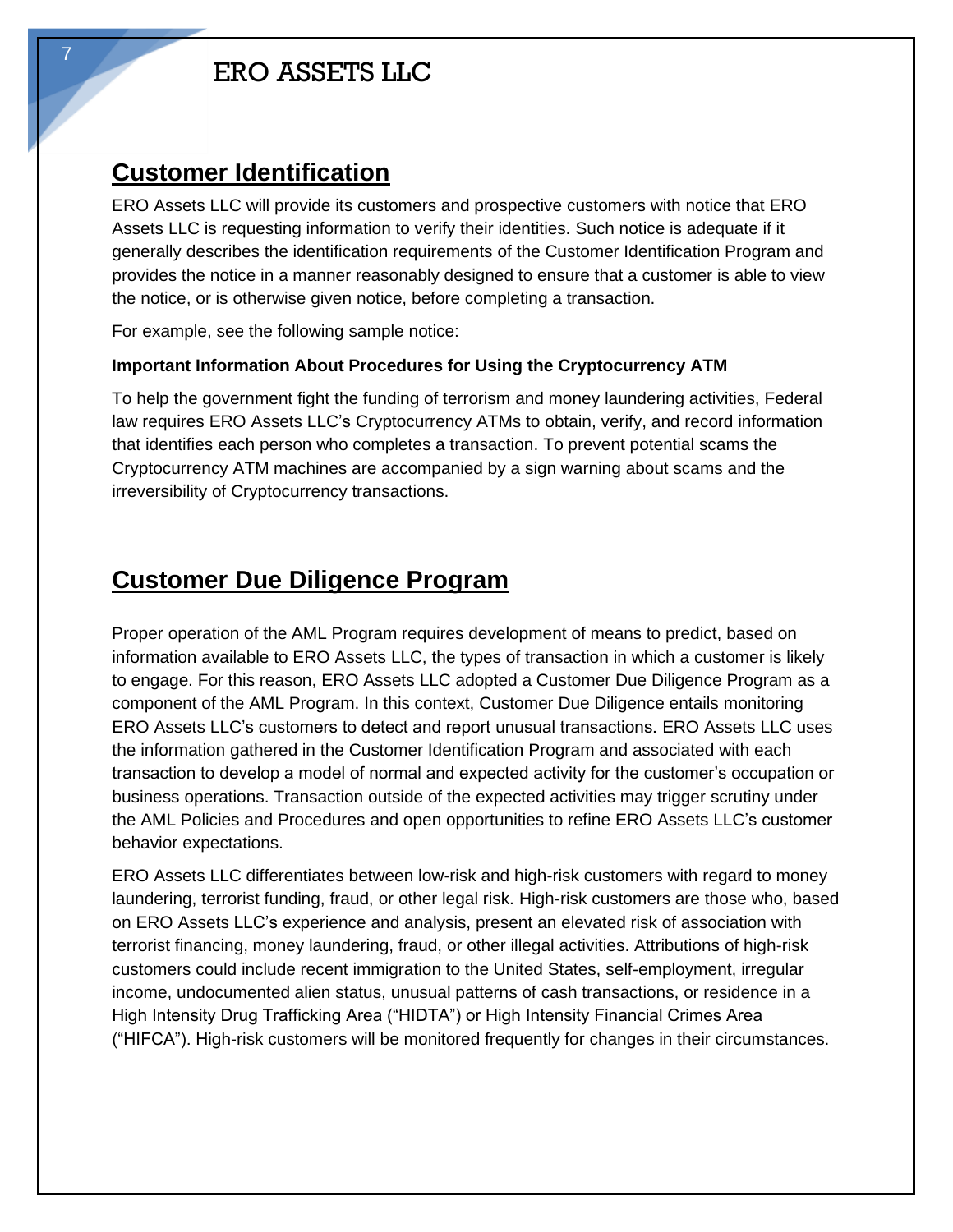#### **OFAC Database & SDN List**

As a financial institution subject to United States law, ERO Assets LLC is prohibited from engaging in transactions involving: (I) countries which are considered hostile to the U.S or under some type of U.S. embargo or sanction; and/or (II) specially designated nationals (hereinafter referred to as "SDN's"), terrorists, and narcotics traffickers (hereinafter referred to as "Blocked Persons").

b) The Office of Foreign Assets Control ("OFAC") administers the various laws that prohibit the conduct of business with hostile nations and Blocked Persons. Severe civil and criminal penalties exist for violations of these laws.

c) OFAC makes public the embargoed nations and alphabetical master lists of Blocked Persons ("OFAC lists"). The OFAC lists are amended from time to time and are available in OFAC's website at [http://www.treas.gov/offices/enforcement/ofac/.](http://www.treas.gov/offices/enforcement/ofac/)

Financial institutions are required to block transactions they accept, which involve an embargoed nation or a Blocked Person. The institution must report the transaction to OFAC and block the corresponding funds until receipt of instructions from OFAC. Usually prior to releasing a transaction, the Company will need to obtain additional customer information to assist in the evaluation process.

If a customer appears as a hit on the OFAC list it is the policy of the Company to review the transaction to determine if in fact they are the SDN or if the customer is not the SDN but has the same name.

#### **Initial & Ongoing OFAC Checks**

All new customers are searched against the OFAC database AFTER establishing their customer profile and conducting their initial transaction with the company. The transactions are scrubbed against the OFAC database as they are reviewed with the integrated point of sale computer system. New employees are searched against OFAC at the time of hire.

#### **Investigating OFAC Hits**

All potential OFAC hits are reviewed by the Compliance Officer and recorded on the OFAC log. Any hits that cannot be cleared or validated are reported to OFAC for further instructions.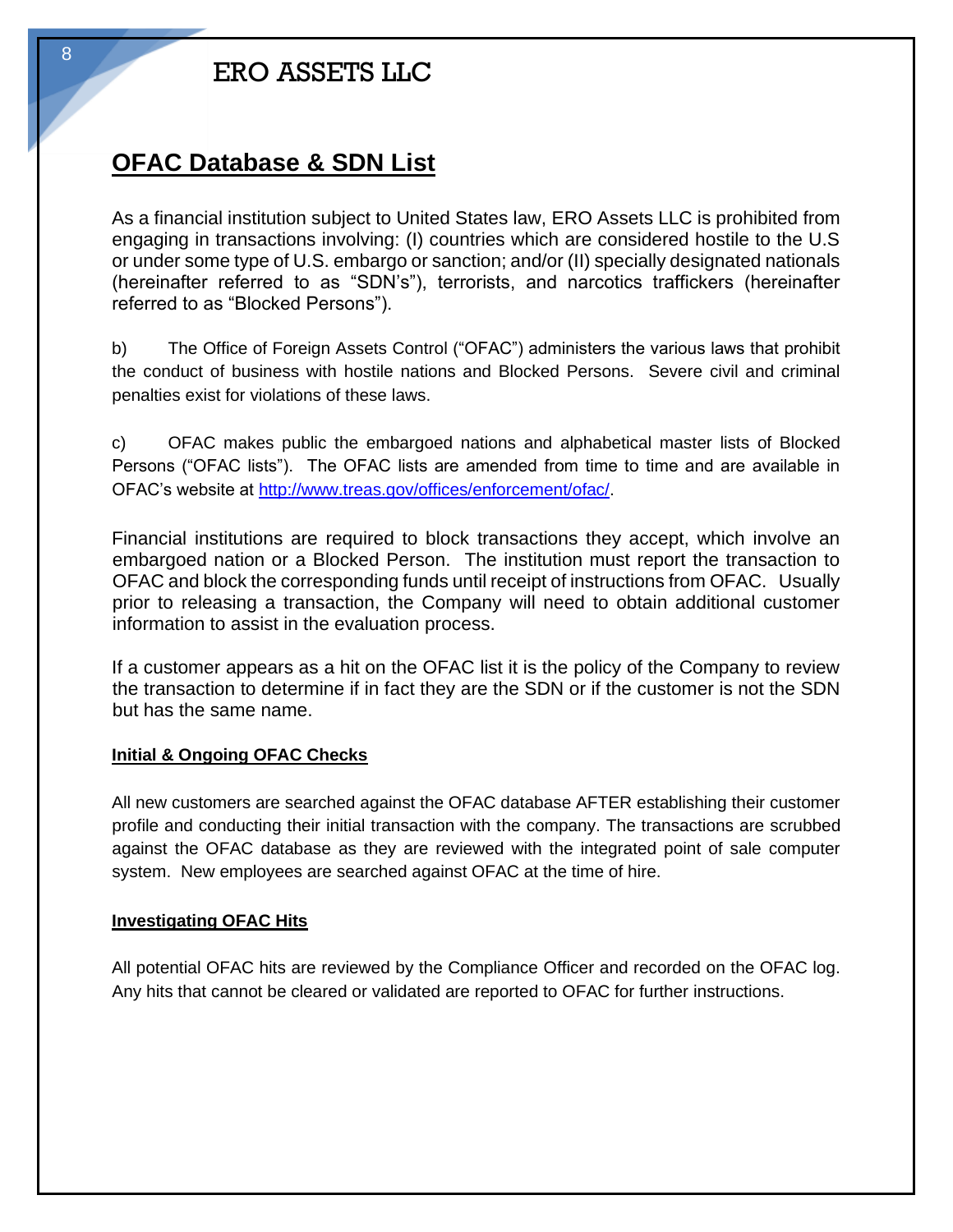#### **Reporting OFAC Matches**

If an OFAC match is confirmed, the Compliance Officer has 10 calendar days to report the hit to OFAC. The customer's account is permanently suspended in the event of a validated OFAC match.

#### **Blocking Funds**

If an OFAC match is confirmed on a transaction, any funds in the accounts held by ERO Assets LLC is blocked according to OFAC requirements. Blocking and freezing of funds is the responsibility of ERO Assets LLC.

#### **Recordkeeping**

An OFAC log is maintained to show results of all cleared or validated hits reviewed. Log is maintained by the Compliance Department and is kept for five (5) years after the date of the hit. In addition, any reports made to OFAC are maintained for five (5) years after the date of report.

#### **Prohibited Countries**

In addition to prohibited transactions for persons on the OFAC SDN lists, ERO Assets LLC restricts transactions in OFAC sanctioned countries. ERO Assets LLC. with any instructions from the issuing banks on which countries to restrict transactions.

#### **Comparison with Government-Provided Lists of Terrorists**

ERO Assets LLC determines whether the customer's name appears on any list of known or suspected terrorists or terrorist organizations issued by any Federal government agency and designated as such by the Treasury, through the Office of Foreign Assets Control or other similar body, in consultation with the Federal functional regulations. ERO Assets LLC will make such a determination within a reasonable period of time after the transaction is completed, or earlier, if required by another Federal law or regulation or Federal directive issued in connection with the applicable list. ERO Assets LLC will follow all Federal directives issued in connection with such list. ERO Assets LLC will consult the Treasury's Specially Designated Nationals ("SDN") list in connection with new customer relationships.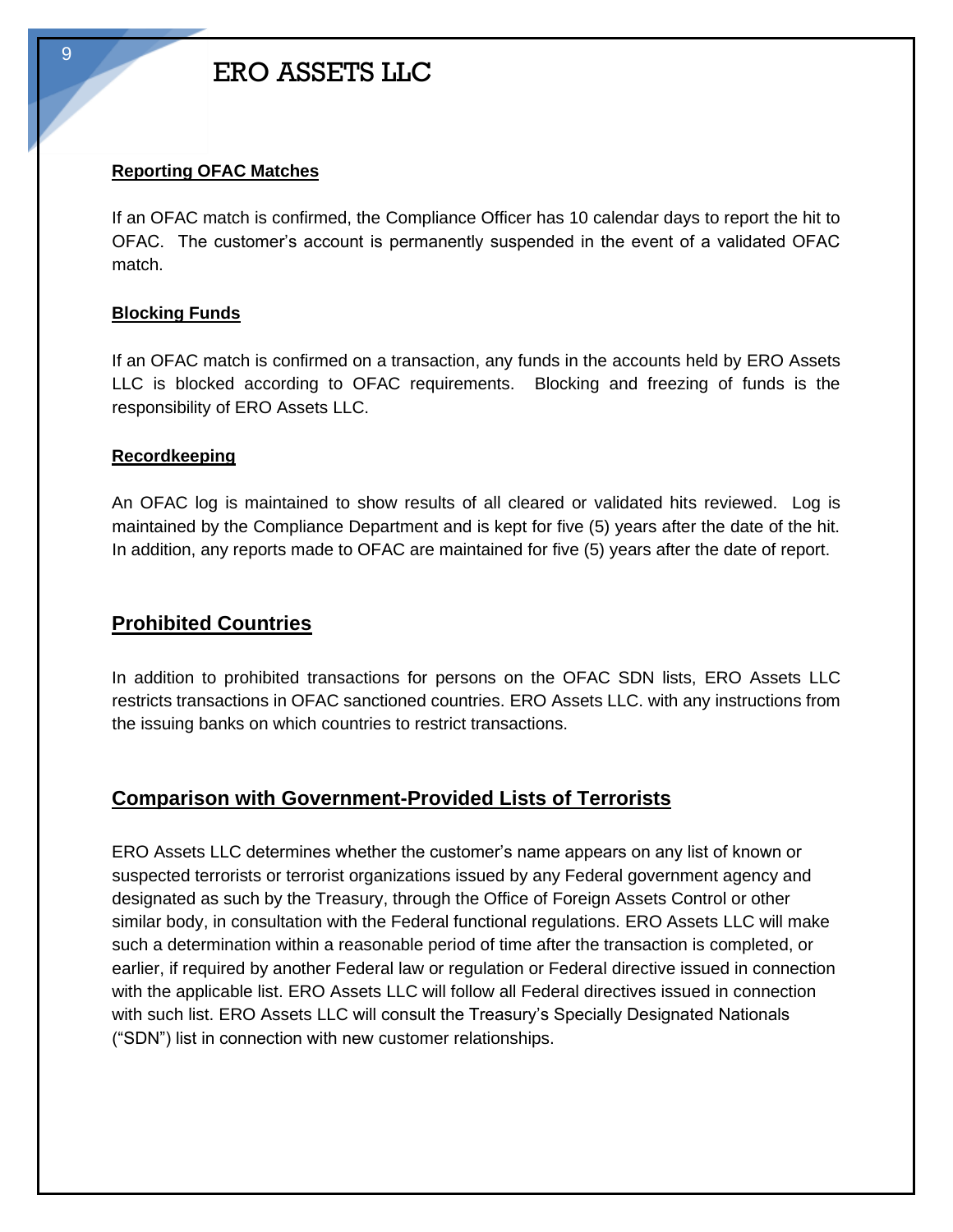#### **Risk Assessment**

ERO Assets LLC has completed a Risk Assessment to identify its AML risk profile to mitigate the risks and identify gaps that existing in its controls. The first step of the Risk Assessment identified ERO Assets LLC.'s unique risk categories, such as its services, customers, transactions, and geographic locations. The second step of the Risk Assessment evaluated data pertaining to ERO Assets LLC's activities (as categorized into risk categories) in relation with ERO Assets LLC's Customer Identification Program and Customer Due Diligence Program information to differentiate between routine, commonplace transactions and unusual, aberrational transaction that raise elevated terrorism financing, money laundering, fraud, or other legal risks.

#### **Updates**

ERO Assets LLC updates the AML Program on a regular basis to ensure compliance with requirements and evolving risks. The updated adoption date is maintained on the first page of this policies and procedures manual.

#### **Training**

ERO Assets LLC conducts training of ERO Assets LLC staff concerning their responsibilities under the AML Policies and Procedures with respect to the products and services offered by ERO Assets LLC. Such training will occur at the initiation of the AML Policies and Procedures, or new hires, and at least annually for existing staff.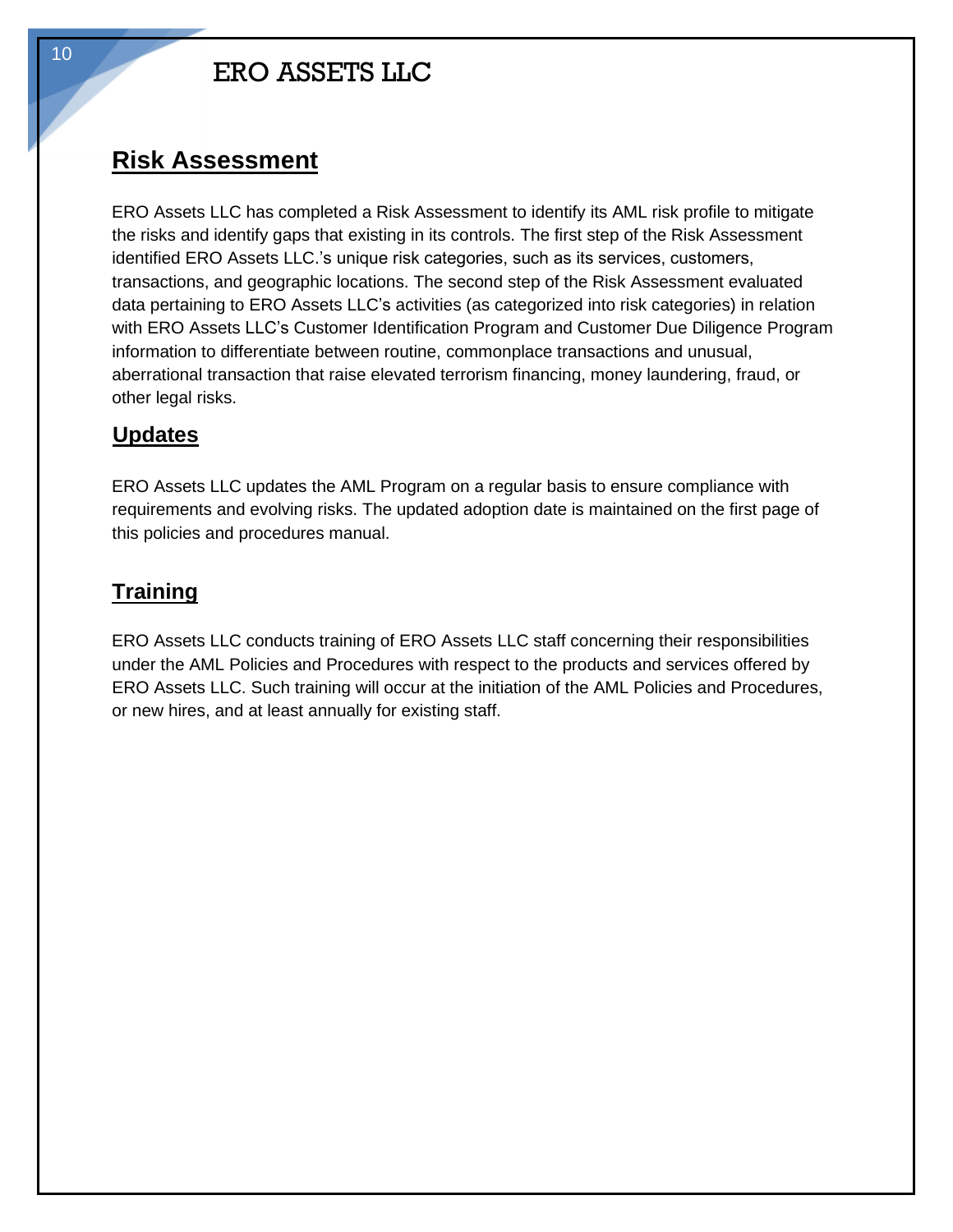#### **Independent Testing**

ERO Assets LLC will arrange for independent testing of the AML Program on an annual basis. This test may be performed by a third-party or by an employee of ERO Assets LLC other than the Compliance Officer. This testing must review the adequacy of the AML Program and compliance by ERO Assets LLC of any agents.

Testing performed by ERO Assets LLC personnel must be by someone other than the AML Compliance Person who does not perform the AML functions being testing nor do they report to any such persons. Their qualifications should include a working knowledge of the BSA for MSBs. To ensure that they remain independent, ERO Assets LLC will separate their functions from other AML activities.

As a general matter, independent testing of ERO Assets LLC's AML compliance program will include, at a minimum:

- evaluating the overall integrity and effectiveness of ERO Assets LLC's AML compliance program;
- evaluating ERO Assets LLC's procedures for AML reporting and recordkeeping requirements;
- evaluating the implementation and maintenance of ERO Assets LLC's Customer Identification Program;
- evaluating ERO Assets LLC's customer due diligence requirements;
- evaluating ERO Assets LLC's transactions, with an emphasis on high-risk areas;
- evaluating the adequacy of ERO Assets LLC's staff training program;
- evaluating ERO Assets LLC's systems, whether automated or manual, for identifying suspicious activity;
- evaluating ERO Assets LLC's system for reporting suspicious activity;
- evaluating ERO Assets LLC's policy for reviewing accounts that generate multiple SAR filings; and
- evaluating ERO Assets LLC's response to previously identified deficiencies.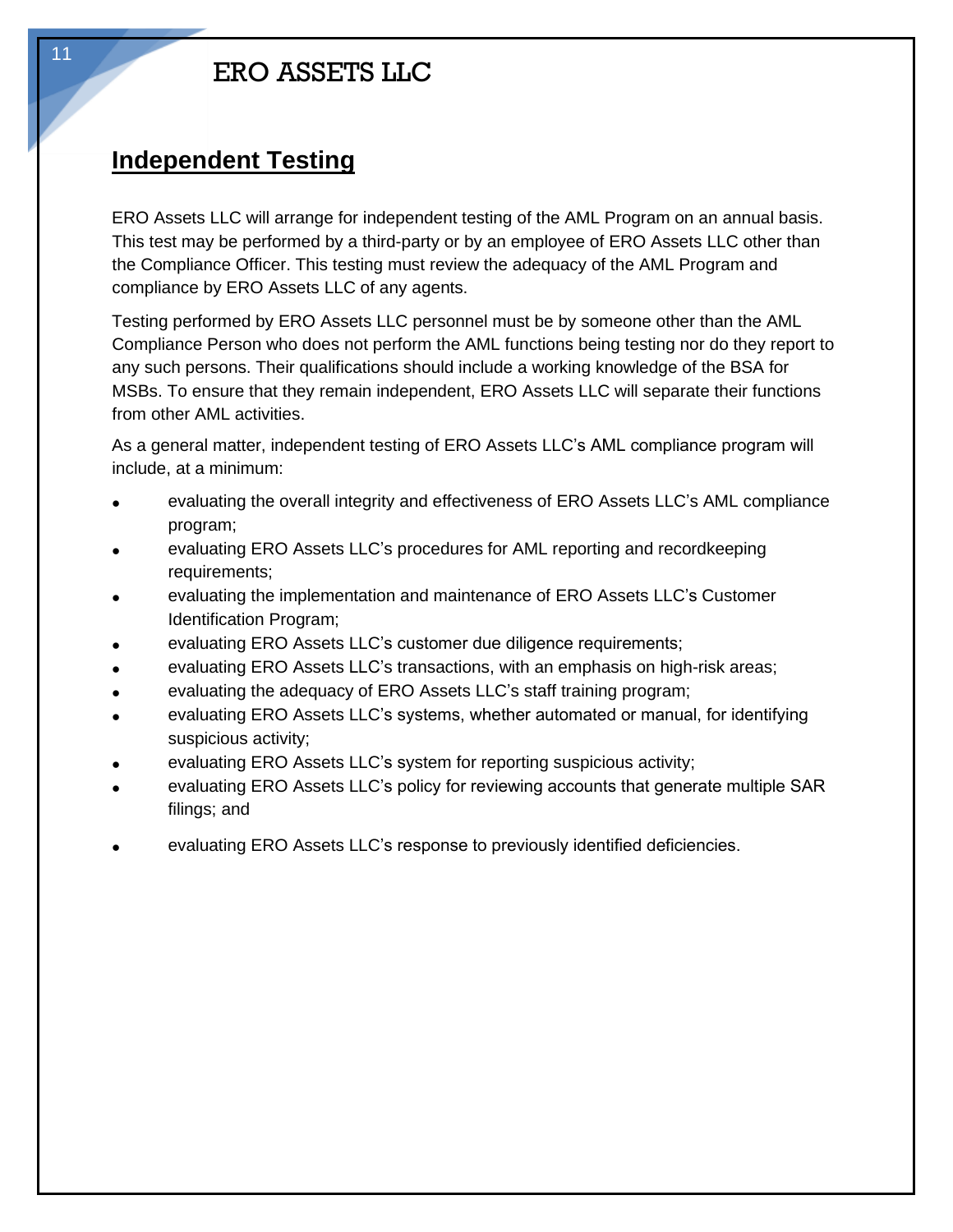### **Currency Transaction Reporting (CTRs)**

In addition to the filing of reports with FinCEN or the Treasury describe elsewhere in this AML Policies and Procedures, ERO Assets LLC must file a currency transaction report ("CTR") in connection with transactions covered by 31 C.F.R. § 1022.300 et seq. and 31 C.F.R. § 1010.300 et seq.

ERO Assets LLC will file a report on each deposit, withdrawal, exchange of currency, or other payment or transfer that involves a transaction in currency of more than \$10,000.

- ERO Assets LLC will obtain, or attempt to obtain, the following information from the customer in connection with the reportable transaction.
- The name, date of birth, occupation, social security number and address of the individual presenting the transaction;
- Verification of the identity, account number, and social security or taxpayer identification number of any person or entity on whose behalf the reportable transaction is to be affected;
- Verification of an individual or entity that is and alien or is not a resident of the United States must be made by passport, alien identification card, or other official document evidencing nationality or residency.
- ERO Assets LLC will treat multiple currency transactions as a single transaction if it has knowledge that they are by or on behalf of any person and result in either cash in or cash out totaling more than \$10,000 during any one business day.
- This report will be filed within 15 days following the day on which the reportable transaction occurred.
- A copy of the report shall be retained by ERO Assets LLC for a period of five (5) years from the date of the report.

ERO Assets LLC has put in place controls to detect transactions that could be considered structuring (as defined under 31 C.F.R. § 1010.100(xx)). Structuring is defined as the breaking down of a single sum of currency exceeding \$10,000 into smaller sums, including sums at or below \$10,000, or the conduct of a transaction, or series of currency transactions at or below \$10,000.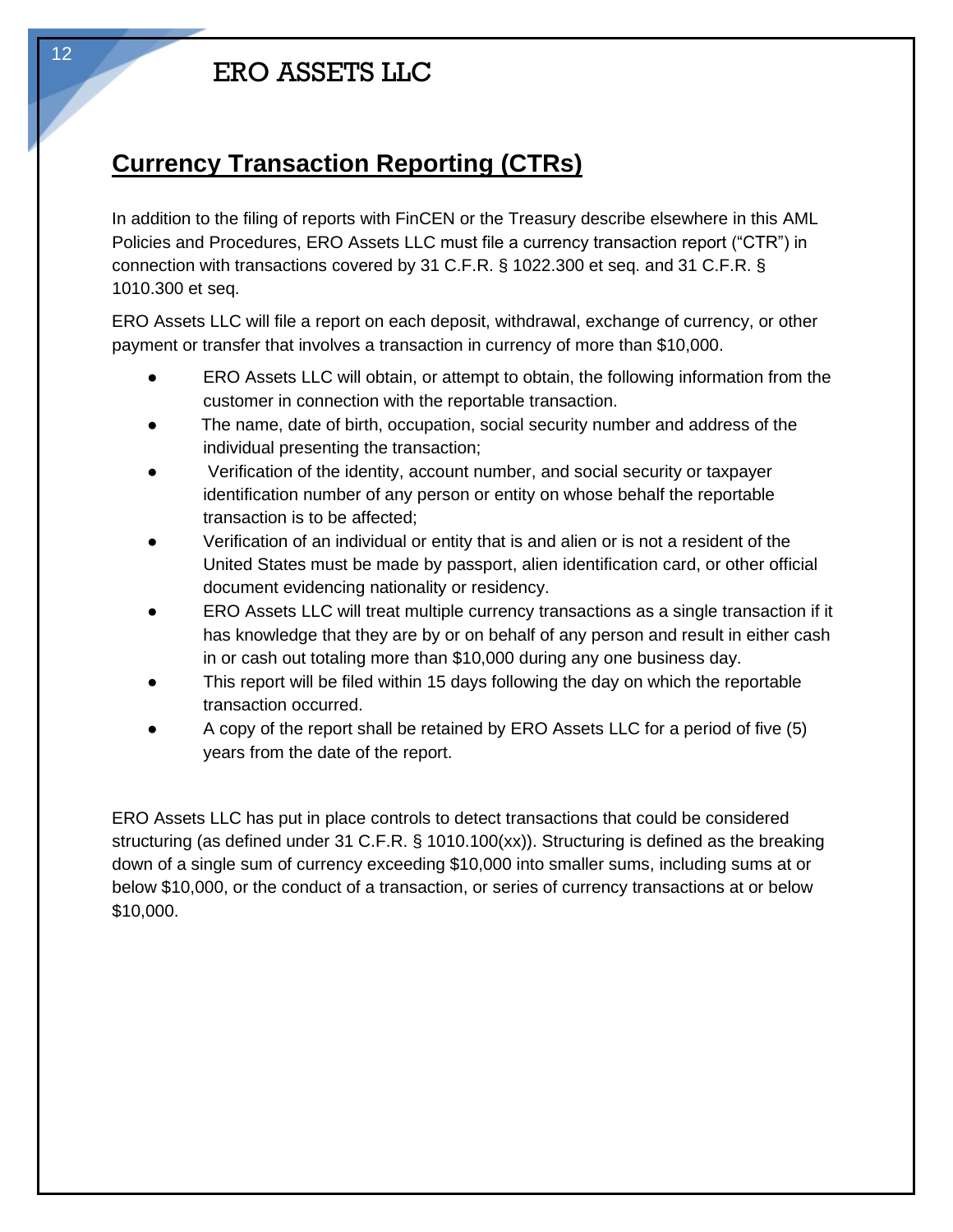#### **SAR Program**

ERO Assets LLC must file a Suspicious Activity Report for Money Services Business ("SAR-MSB") in connection with transactions covered by 31 C.F.R § 1022.320 and 31 C.F.R. § 1010.320.

ERO Assets LLC, an MSB by virtue of engaging in the services as a money transmitter, is required to comply with the requirements found in SAR Program and Transaction Reporting Requirements.

#### **Transaction Reporting Requirements**

A SAR-MSB must be filed if a transaction meets the following conditions:

- The transaction or attempted transaction involves or aggregates funds or other assets of at least \$2,000, and ERO Assets LLC knows, suspects, or has reason to suspect that the transaction (or a pattern of transactions of which the transaction is a part):
- Involves funds derived from illegal activity or is intended or conducted in order to hide or disguise funds or assets derived from illegal activity (including, without limitation, the ownership, nature, source, location, or control of such funds or assets) as part of a plan to violate or evade any Federal law or regulation or to avoid any transaction reporting requirement under Federal law or regulation;
- Is designed, whether through structuring or other means, to evade any requirements of this chapter or of any other regulations promulgated under the Bank Secrecy Act; or
- Serves no business or apparent lawful purpose, and the reporting money services business knows of no reasonable explanation for the transaction after examining the available facts, including the background and possible purpose of the transaction.
- Involves use of the money services business to facilitate criminal activity.
- ERO Assets LLC may file a SAR-MSB for a transaction or attempted transaction that falls below \$2,000 but meets any of the other requirements stated above.
- ERO Assets LLC is responsible to file no more than one report for a particular transaction (so long as the report filed contains all relevant facts).

13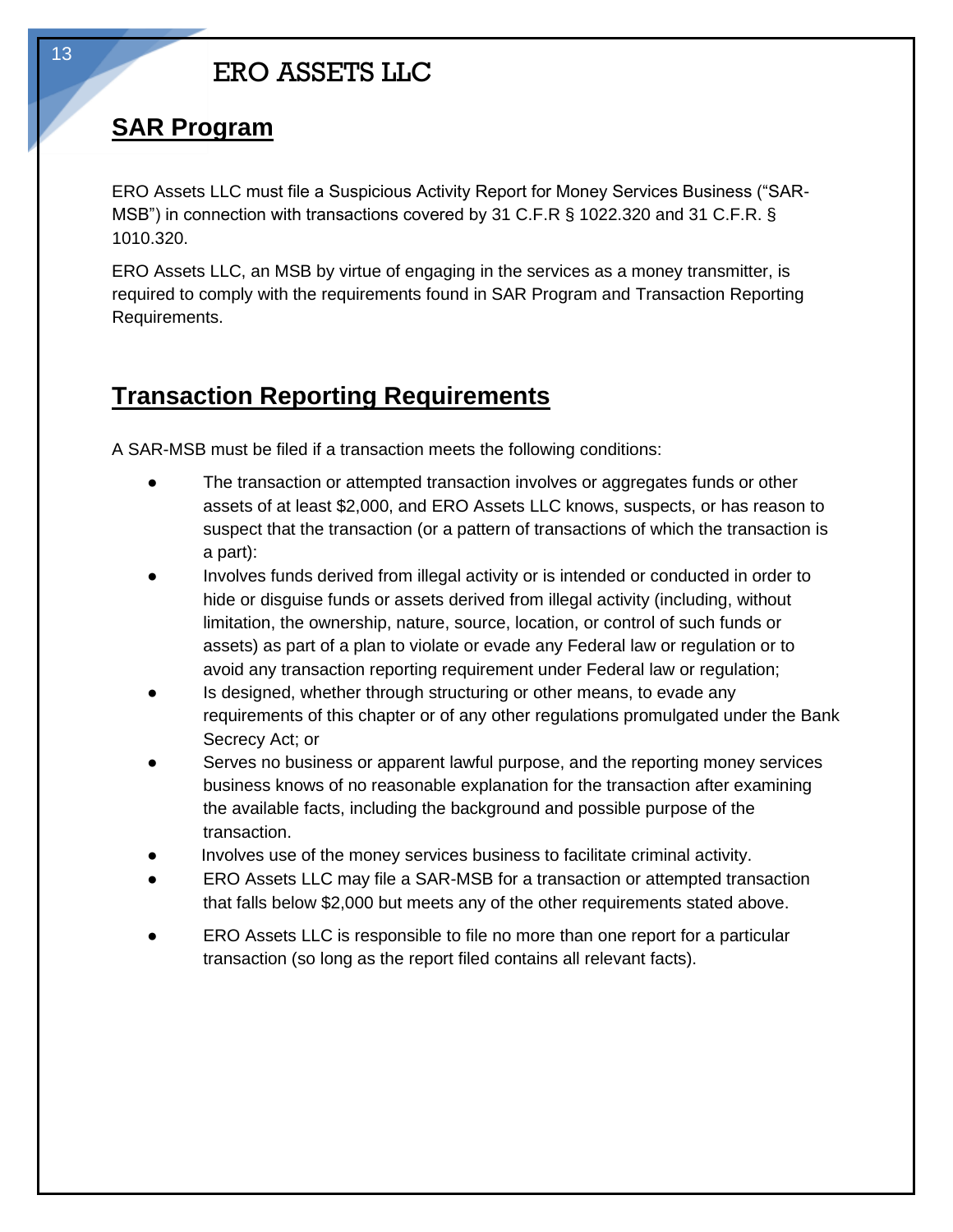#### **SAR-MSB Filing**

ERO Assets LLC will file a SAR-MSB through the BSA E-Filing System, available at http://bsaefiling.fincen.treas.gov. The filing of a SAR-MSB will be no later than 30 calendar days after the date of the initial detection by ERO Assets LLC of facts that may constitute a basis for filing a SAR-MSB as described in Transaction Reporting Requirements.

#### **Law Enforcement Notification**

In situations that require immediate attention, such as a suspected terrorist financing or ongoing money laundering schemes, ERO Assets LLC will notify by telephone an appropriate law enforcement authority in addition to filing a SAR-MSB. ERO Assets LLC may call FinCEN's Financial Institutions Hotline at 1-866-556-3974 in addition to filing a timely SAR-MSB.

#### **SAR-MSB Record Retention**

ERO Assets LLC will maintain a copy of any SAR-MSB it originates, and any supporting documentation concerning any SAR-MSB that is files, for a period of five (5) years from the date of filing any the SAR. Supporting documentation shall be identified as such and maintained by ERO Assets LLC.

ERO Assets LLC will make all supporting documentation available to FinCEN, or any other Federal, State, or local law enforcement agency, or any Federal regulatory authority that examines ERO Assets LLC for compliance with the BSA, or any State regulatory authority administering a State law that requires ERO Assets LLC to comply with the BSA or otherwise authorizes the State authority to ensure that ERO Assets LLC complies with the BSA, upon request.

#### **SAR-MSB Confidentiality**

A SAR-MSB, and any information that would reveal the existence of a SAR-MSB, are confidential and shall not be disclosed except as authorized. ERO Assets LLC, and no director, officer, employee, or agent of ERO Assets LLC may disclose a SAR-MSB or any information that would reveal the existence of a SAR-MSB.

If ERO Assets LLC or any director, officer, employee, or agent of ERO Assets LLC is subpoenaed or otherwise requested to disclose a SAR-MSB or any information that would reveal the existence of a SAR-MSB, the recipient of such request must decline to produce the SAR-MSB or such information, citing 31 U.S.C *§* 5318(g)(2)(A)(i), and must notify FinCEN of any such request and the response thereto. ERO Assets LLC shall not be prohibiting from: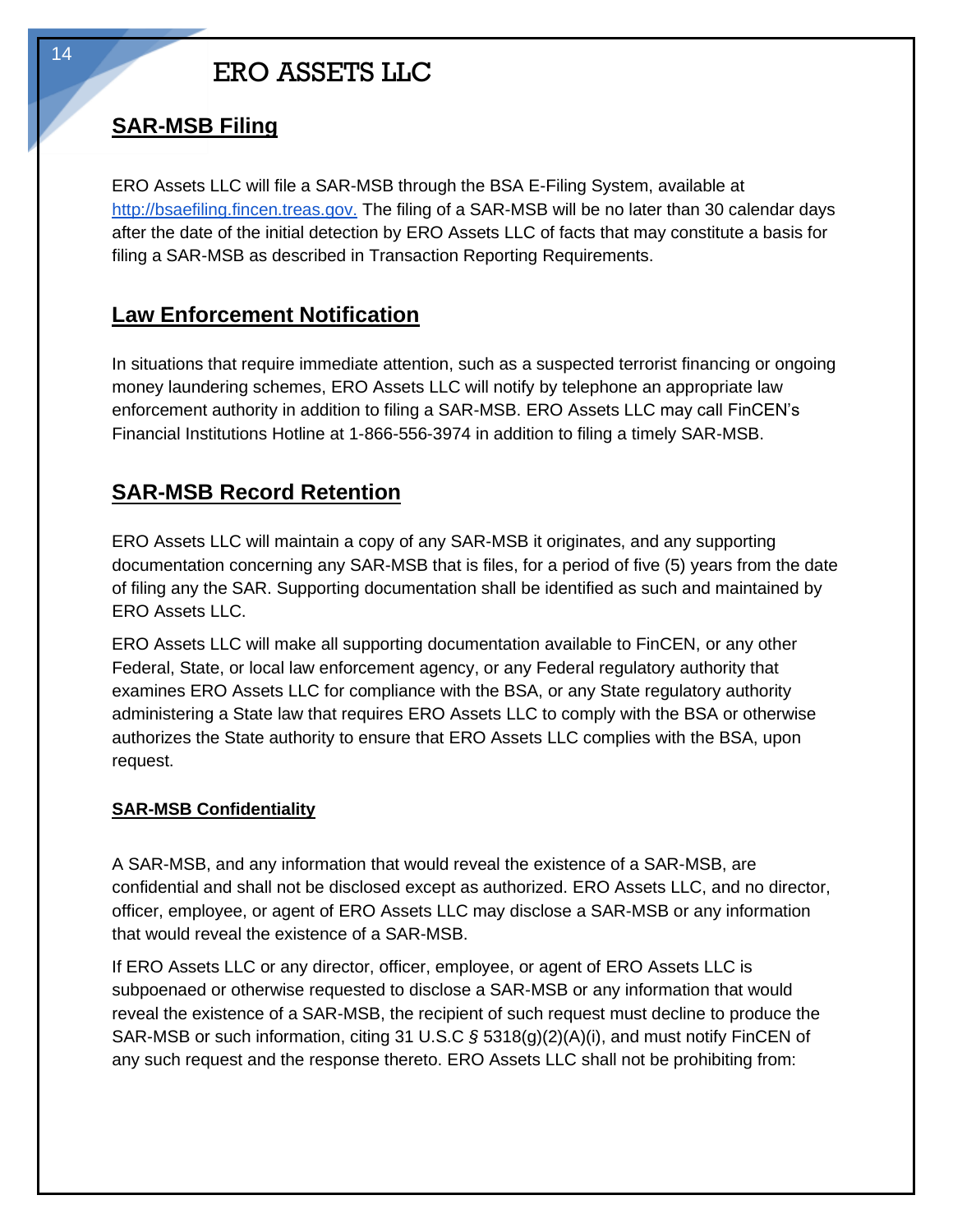The disclosure by ERO Assets LLC, or any director, officer, employee, or agent of a money services business, of a SAR, or any information that would reveal the existence of a SAR, to FinCEN or any Federal, State, or local law enforcement agency, or any Federal regulatory authority that examines ERO Assets LLC for compliance with the BSA, or any State regulatory authority administering a State law that requires ERO Assets LLC to comply with the BSA or otherwise authorizes the State authority to ensure that ERO Assets LLC complies with the BSA; or the underlying facts, transactions, and documents upon which a SAR is based, including but not limited to, disclosures to another financial institution, or any director, officer, employee, or agent of a financial institution, for the preparation of a joint SAR.

The sharing by ERO Assets LLC, or any director, officer, employee, or agent of the money services business, of a SAR, or any information that would reveal the existence of a SAR, within the ERO Assets LLC's corporate organizational structure for purposes consistent with Title II of the BSA or in guidance.

#### **Unusual Activity Reports (UARs)**

The Compliance officer of ERO Assets LLC reviews all customer transactions on a periodic basis. After a transactional review, Compliance Officer will document any transactions or aggregation of transactions which appear to be "unusual". The Company will create an Unusual Activity Report (UAR) on the unusual transaction, which includes a receipt of the transaction as well as documented analysis on the unusual transaction. The Compliance Officer further reviews all Unusual Activity Reports as well as the corresponding information and/or identification on the customer conducting the unusual transaction. After further investigation of the Unusual Activity Report, the Compliance Officer will determine whether the transaction is "Suspicious".

- If after further investigation, the Compliance Officer deems the unusual transactions to be "suspicious", the Compliance Officer will file a Suspicious Activity Report (SAR).
- If after further investigation, the Compliance Officer deems the unusual transactions to be "not suspicious", the transaction will remain as an Unusual Activity Report, which ERO Assets LLC will digitally maintain. Customers conducting transactions which result in Unusual Activity Reports, will be closely monitored by ERO Assets LLC for a 30-day period, following the customers last transaction.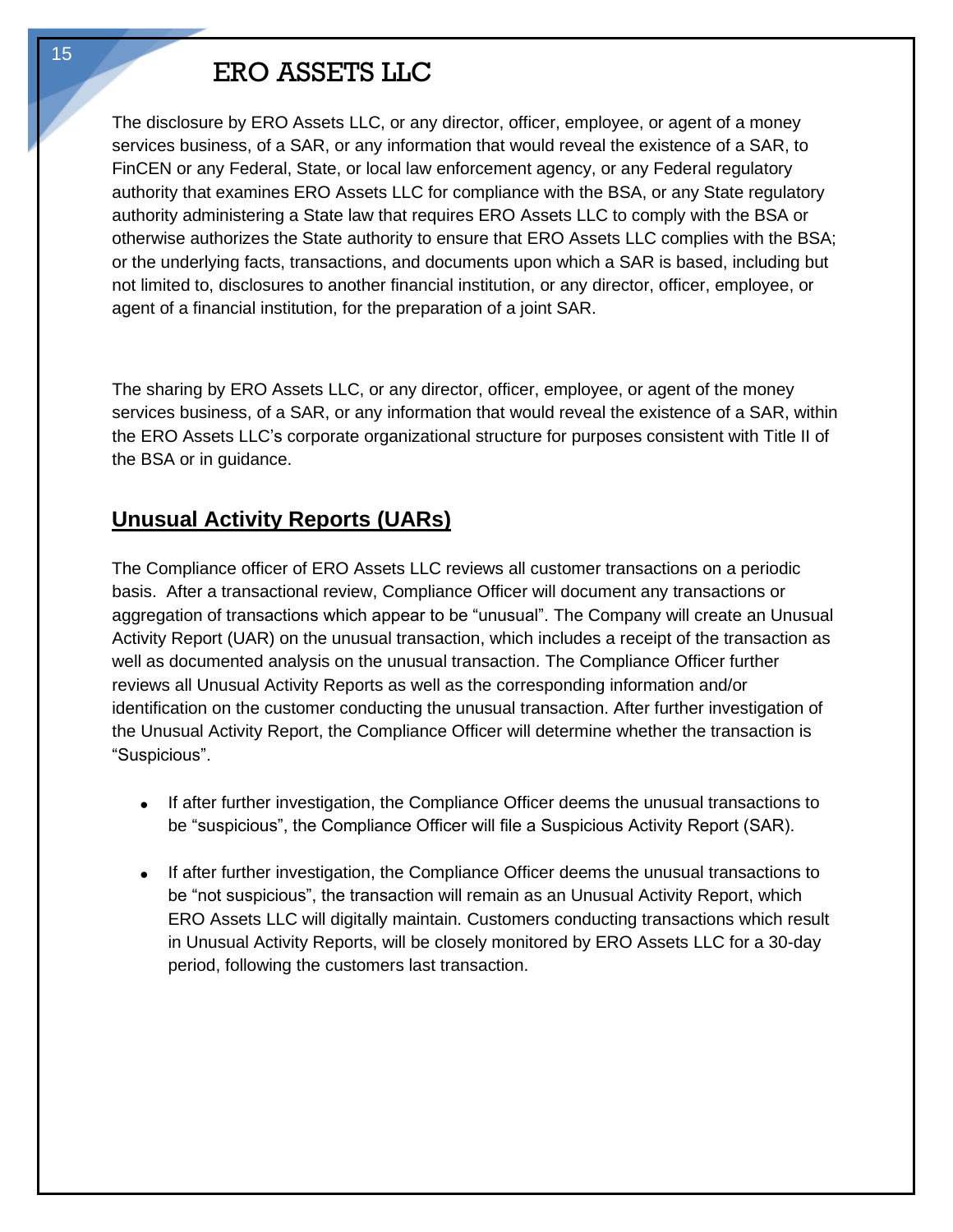#### **Record Retention**

In addition to specific record retention requirements described elsewhere in this AM Policies and Procedures, ERO Assets LLC will adhere to the record retention obligations in FinCEN regulations at 31 C.F.R. § 1022.400 et seq. and 31 C.F.R. § 1010.400 et seq.

#### **All CTRs and SARs will be maintained for a period of at least five (5) years.**

Under these requirements, ERO Assets LLC will create and retain records for any of the following situations:

● A record of each advice, request, or instruction received or given regarding any transaction resulting (or intended to result and later canceled if such a record is normally made) in the transfer of currency or other monetary instruments, funds, checks, investment securities, or credit, of more than \$10,000 to or from any person, account, or place outside the United States.

ERO Assets LLC will retain the records described in Record Retention for five years, with the exception of any Treasure order issued under 31 C.F.R. § 1010.370(a), which will be retained for the period of time specified in the order but not to exceed five years.

#### **Law Enforcement Information Request**

ERO Assets LLC will comply with the information sharing requirements in FinCEN regulations at 31 C.F.R. § 1010.500 et seq. These rules specify circumstances in which FinCEN will request information regarding accounts and transactions from ERO Assets LLC In the event ERO Assets LLC receives such a request, ERO Assets LLC will respond to the request and cooperate fully with FinCEN's inquiry.

The FinCEN regulations also describe circumstances in which companies may share account and transaction information with one another, subject to a requirement to provide FinCEN with prior notice. ERO Assets LLC will consult with counsel prior to engaging in information sharing with other companies.

### **Conflict Resolution**

In the event of a question regarding the operation or implementation of the AML Policies and Procedures, or in the event ERO Assets LLC staff require an interpretation relating to the AML Policies and Procedures, the conflict or interpretation request will be escalated to the Compliance Officer, who will resolve the conflict or provide the interpretation. In the event that the Compliance Officer cannot resolve the conflict or provide an interpretation, the question or interpretation request will be escalated to Senior Management.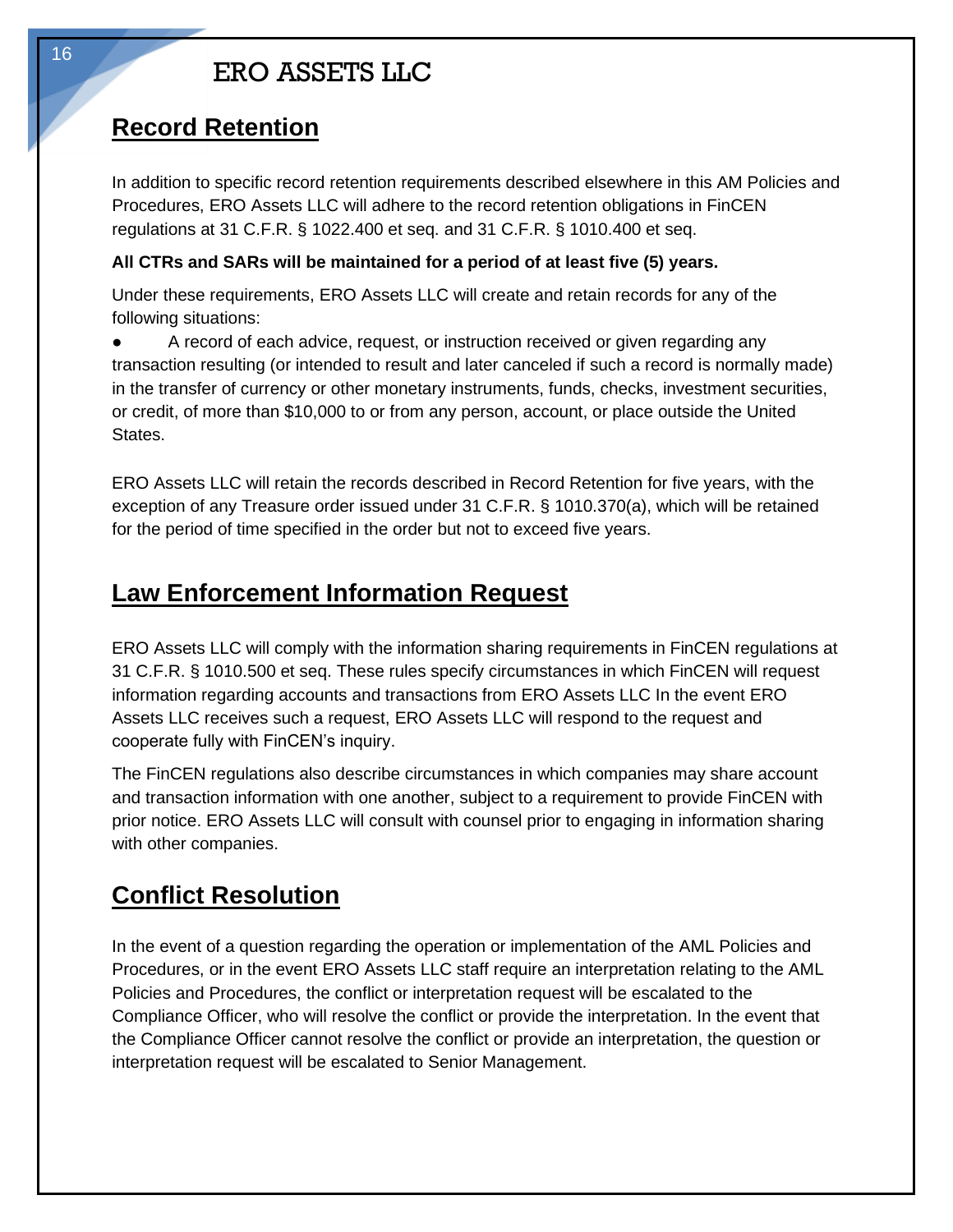### **OTC Transactions**

All OTC transactions are conducted via a Video Communications application (either Zoom, Skype, Teams, Telegram) between the customer and the Senior Management of ERO Assets LLC. The Company performs enhanced due diligence on each customer prior to the customer being permitted to conduct a transaction. Customers attempting to conduct OTC transactions must pass through the Company's Customer Identification Procedures as well as the following additional due diligence prior to conducting their transaction.

#### **For OTC transactions, the Company requires the following from a customer:**

-Government Issued Photo Identification

-Social Security Number

-OFAC Search

-Source of Funds or Invoice for Item/Services recently Sold

-Scrub the Bitcoin wallet address against blacklists

-An oral discussion between Compliance Officer and the potential Customer to perform additional due diligence, and understand the transaction

If the Company finds a fraudulent wire transfer to be conducted OTC by a customer, the Company will take the following steps:

- The Company will internally document the fraudulent activity
- The Company will then report the fraudulent activity to its Financial Institution
- The Company will then reach out to legal counsel to determine if further action is required to be taken